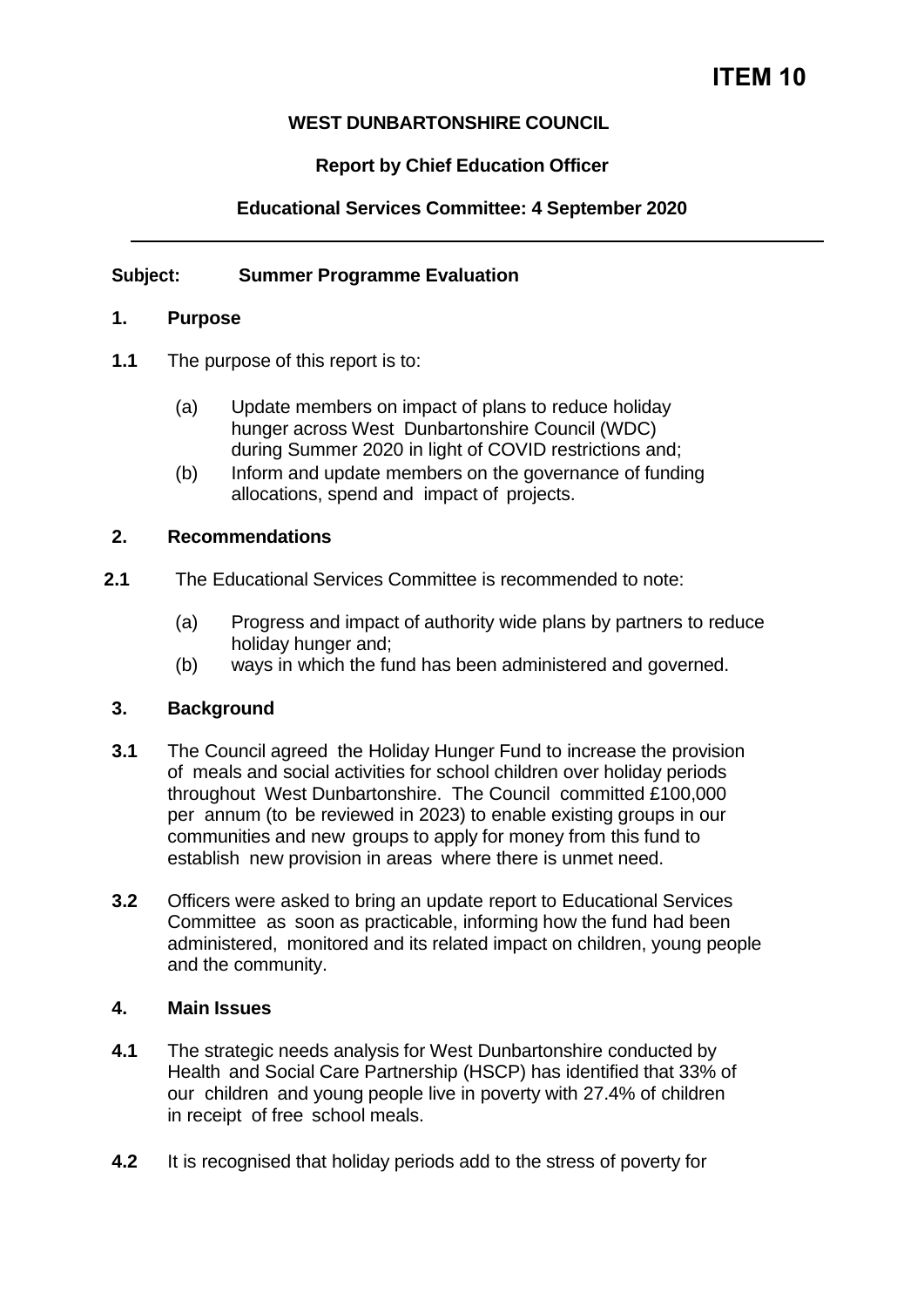families and result in less access to food and social activity for them than their peers. Foodbanks report increased demand during holiday periods.

- **4.3** Taking cognisance of COVID restrictions, plans were put in place for a revised and reduced Holiday Programme supporting our most vulnerable families, for Summer session 2020. The programme ran every day of the holidays until the  $4<sup>th</sup>$  of August. These plans ensured a programme which was targeted at our most vulnerable children and young people; as identified in collaboration with HSCP and partners. We established 6 Hub settings in each of our high schools and Kilpatrick School and offered support to the Local Learning Community and those with significant additional support needs. To ensure we adhered with health and safety expectations, we did not engage in family activities this year. Health and safety requirements necessitated the need for smaller groups, reduced numbers of partners and limited social contact and activities. Education staff liaised with partners who were able to offer support, to identify need, timeframes and spend required. This resulted in 6 holiday projects across the authority delivering fun activities with a packed lunch included. (App1)
- **4.4** To ensure appropriateness of spend and scrutiny of projects, Officers visited all projects over the holiday period. They monitored the value for spend, procedures in place, numbers attending and spoke with children, young people and families to gauge impact. Information gleaned will inform change and improvement as necessary should we continue to be in a COVID situation at our next holiday period.
- **4.5** Evaluation tells us that at time of reporting, a total of 1524 children places were supported by core Education staff , 4 partners and notably someone from the volunteering network. Included in this figure is 96 places for children and young people with significant additional support needs who we supported to also access activities with appropriate specialist supports. We worked with 6 community partners who provided 6200 lunches across the period. All spares were returned to be shared via the local community links.
- **4.6** At time of writing, approximately £78, 000 of the £100 000 allocated has been spent on Easter and Summer Holiday Hunger Projects to enhance existing projects by partners or develop new projects. There are additional plans for spend in the October school holiday period. Final figures will be more clear when all summer invoicing is completed.
- **4.7** Next steps include planning for October and Christmas school holidays in session 2019-2020 and thereafter session 2020-2021. This will involve meeting a range of WDC and third sector partners to feedback and evaluate progress and learning so far and further coordinate offers and sessions taking due cognisance of feedback from all stakeholders.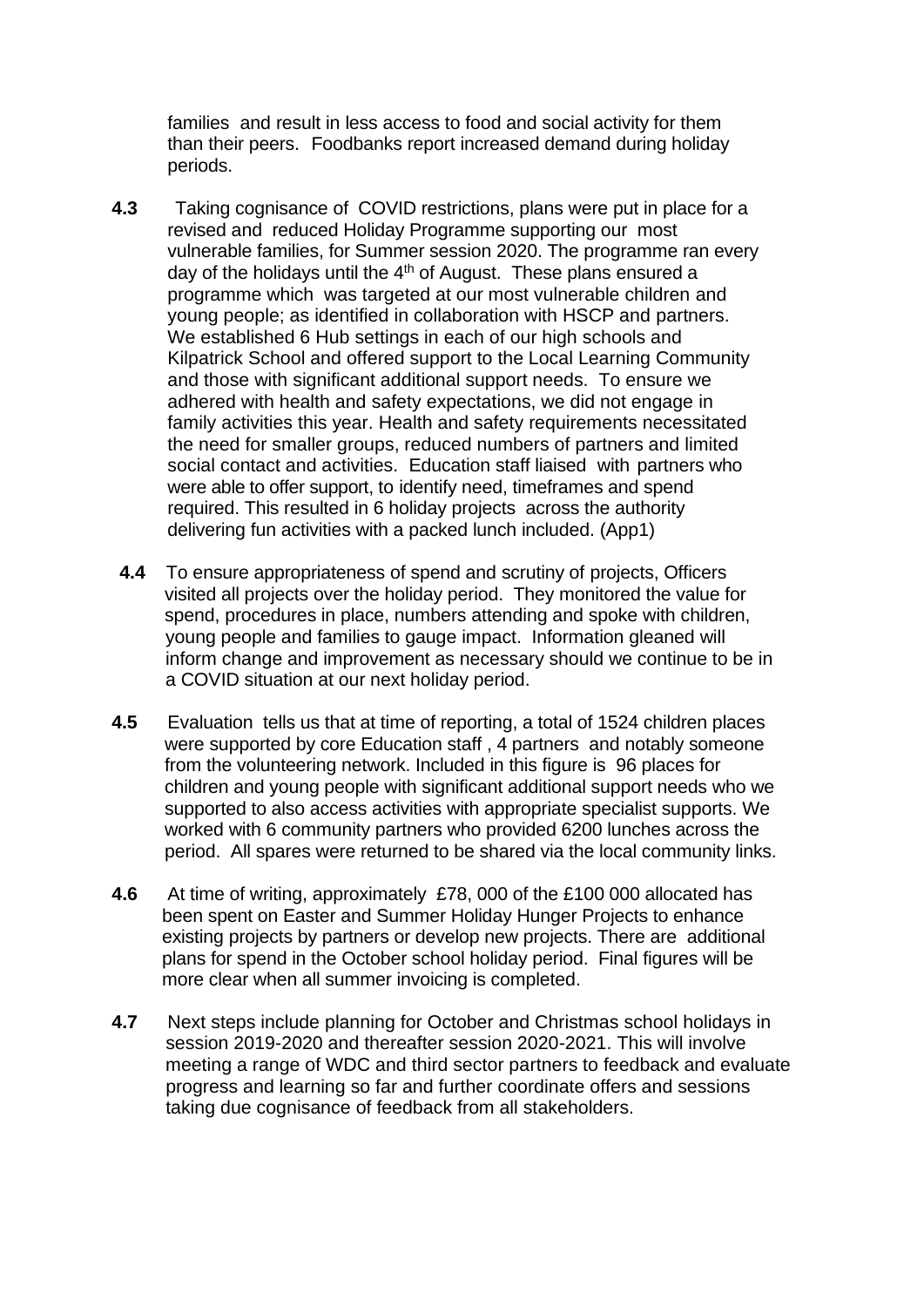## **5. People Implications**

**5.1** There are no people implications as a result of this report, however, these outcome focused plans aim to improve the life chances of children and young people.

# **6. Financial and Procurement Implications**

- **6.1** All activities related to the implementation of this policy are contained within the additional Holiday Hunger Fund.
- **6.2** For session 2020-2021, £78, 000 approx. has been spent on projects across the authority provided by a range of partners. The remaining budget will enable partners to plan for projects in additional holiday periods over the session.

# **7. Risk Analysis**

- **7.1** If the Council is unable to ensure positive outcomes for children, we will not be meeting their needs (Children and Young People Act 2014) (Equalities Act 2010).
- **7.2** If the Council is unable to ensure positive outcomes for all children and young people, it could result in reputational damage.

## **8. Equalities Impact Assessment (EIA)**

**8.1** This fund and governance enhance the quality of the service provided to all children and young people and therefore can be seen to have a positive impact in terms of the equalities.

## **9. Environmental Sustainability**

**9.1** There are no environmental implications with this report.

## **10 Consultation**

**10.1** Legal and Finance Services have been consulted in relation to the content of this report.

## **11. Strategic Assessment**

**11.1** This report reflects the Council's aspiration to reduce inequalities for the people of West Dunbartonshire.

Laura Mason Chief Education Officer